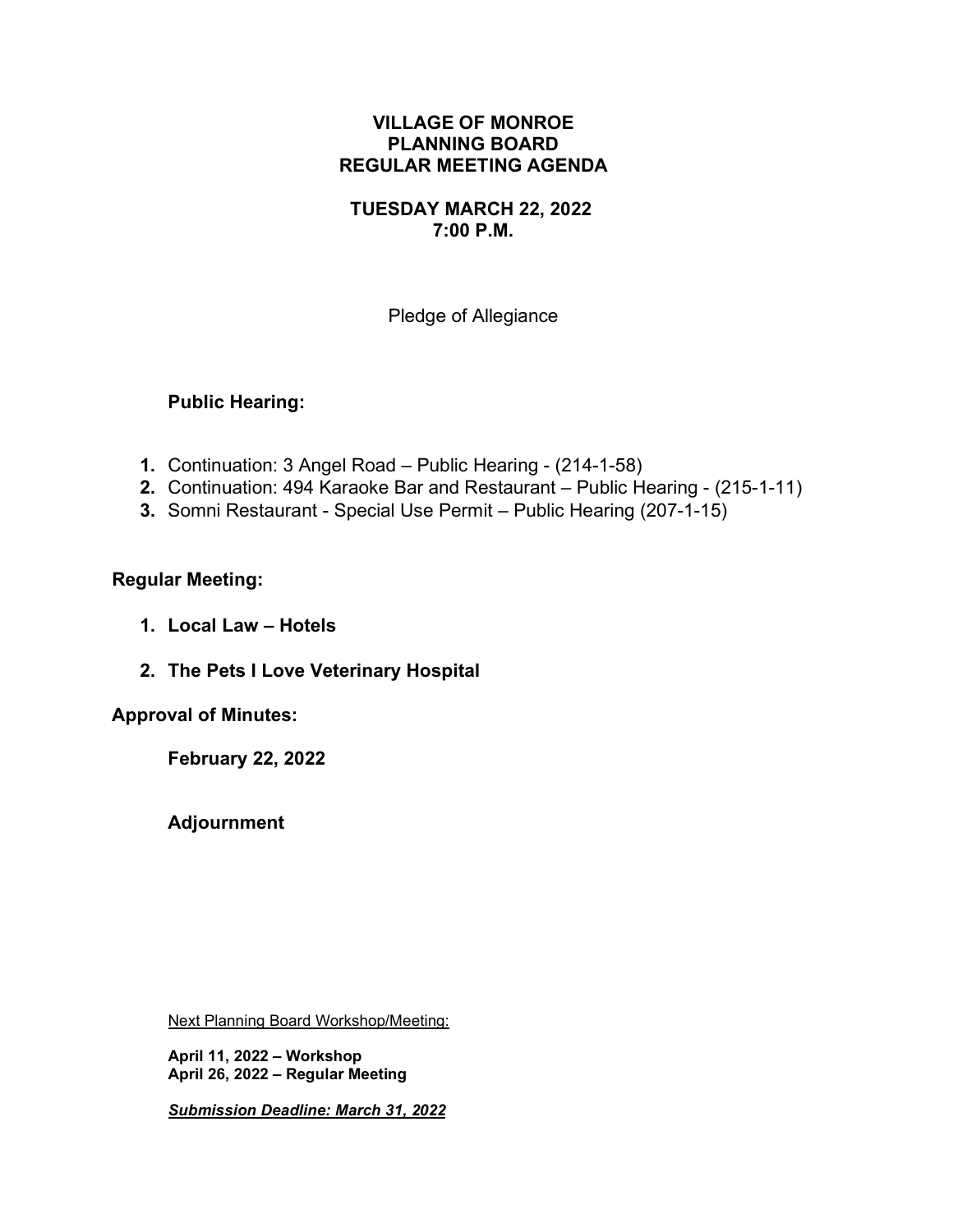# **Applications:**

1. **494 Route 17M Bar and Restaurant – Public Hearing - (215-1-11) – Located at 494 Route 17M, Monroe NY near the ACP Plaza** *Planning Board to review submitted documents.* Application for Karaoke Bar and Restaurant – Informal Presentation. Project site is located in the GB Zone. **Escrow - Good**

> Received *Cover Letter* dated December 13, 2021 *Proposed Site Plan* dated December 4, 1990 by Raimondi Associates, P.C. *Revised Site Plan* dated December 28, 2021 AFR Engineering and Land Surveying, P.C *Detail Sheet* dated December 28, 2021 by AFR Engineering and Land Surveying, P.C

2. **3 Angel Road – Public Hearing - (214-1-58) – Located near Mombasha Fire House, Monroe NY.** *Initial submission before the board – Planning board to review documents.* Application for Amended Site Plan approval involving the conversion of an existing single-family dwelling to a two-family dwelling on a 69 acre property in the UR-M Zoning District. Project to require a Special Use Permit. **Escrow - Good**

> Received *Certificate of Occupancy* dated December 13, 2021 *Land User Determination* dated December July 20, 2021 *Cover Letter* dated December 27, 2021 by David Niemotko Architects PC *PB Application* dated August 30, 2021 *Short EAF* dated December 28, 2021 by David Niemotko Architects PC *Site Plan (1 Page)* dated December 27, 2021 by David Niemotko Architects PC

*Construction Cost Estimate* dated December 30, 2021, Esposito & **Associates** *Public Hearing Responses – Revised* dated December 30, 2021 *SWPPP* dated December 2021 by Engineering & Surveying Properties *Plan Set (18 Pages)* dated December 29, 2021 by Engineering & Surveying Properties, as well as Esposito & Associates

Next Planning Board Workshop/Meeting:

**April 11, 2022 – Workshop April 26, 2022 – Regular Meeting**

*Submission Deadline: March 31, 2022*